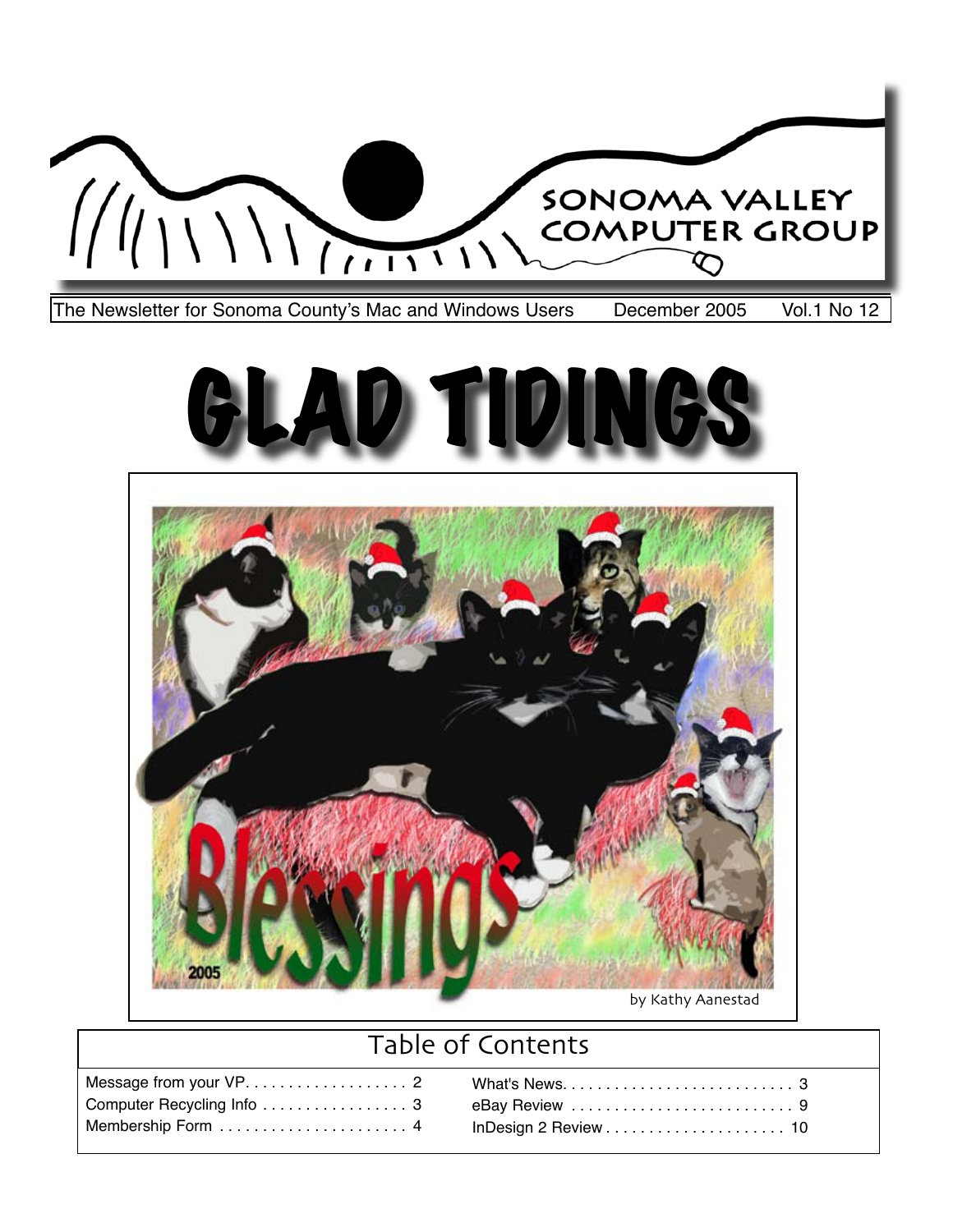# <span id="page-1-0"></span>Sonoma Valley Computer Group

#### OFFICERS FOR 2004-2005

| <b>Vice President</b>   | <b>Beth Pickering</b>        |
|-------------------------|------------------------------|
|                         | bethpick@emailx.net          |
| <b>Secretary</b>        | <b>Stephanie Clark</b>       |
|                         | stephanieclark@sbcglobal.net |
| 'I`reasurer             | Joan Fabian                  |
|                         | JKFabian@vom.com             |
| <b>Newsletter</b>       | <b>Kathy Aanestad</b>        |
|                         | aanestad@vom.com             |
|                         |                              |
| <b>Members-at-Large</b> | <b>George Pick</b>           |
|                         | gpick@vom.com                |
|                         | <b>Jeannette Woods</b>       |
|                         | jeanette@vom.com             |
|                         | Veda Lewis                   |
|                         | lap@vom.com                  |
|                         | <b>Willy Smith</b>           |
|                         | drummick@gmail.com           |

#### **Board Meetings**

Usually following General Meeting. Open to all members. Call 935-6690 for further information.

#### **Memberships**

S.V.C.G. Annual Membership: \$20. S.V.C.G. Family membership: \$30 (residing at same address). Membership renewals are due and payable at the beginning of each year.

#### **General Meetings**

S.V.C.G. meets second Saturday of each month at Sonoma Public Library, 755 West Napa Street; hours: 9:30AM to 11AM unless otherwise notified. Meetings free; guests welcome.

#### **About this publication**

*Sonoma Valley Computer Group Newsletter* is published monthly by Sonoma Valley Computer Group. **Desktop publishing services donated by: Kathy Aanestad**. Call: (707) 935-6690, email aanestad@vom.com. © 2005, SVCG.

#### **Online Newsletter:**

http://www.vom.com/svcg/index.html Copyright © 2005, SVCG. All rights reserved. Sponsored by our local ISP, DataProfessionals, on 19480-8<sup>th</sup> St. East.

#### **Mailing Address:**

Sonoma Valley Computer Group PO Box 649 El Verano, CA 95433

# Donating Used Computer Equipment

The URL listed is for the Computer Recycling Center. All of the info needed (and then some) is listed on the site. http://www.crc.org/

Thanks to Wayne Till for that tip.

# SVCG User Group Benefits and **Discounts**

As a benefit to being a member of the Sonoma Valley Computer Group, you get 20%-30% off books from various publishers.

In addition, SVCG belongs to the Apple User Group program whereby members can purchase Apple products at a savings. Contact Kathy Aanestad for user ID and password in order to access their online site.

We need members to help with finding contacts for PC user group offers so that they can be included in the newsletter postings.

#### **O'Reilly**

Members receive a 20% discount on O'Reilly books and conferences. Contact Kathy for the code.

#### **New Riders Books**

http://www.newriders.com BECOME A NEW RIDERS CLUB MEMBER. You can save up to 20% on all books every day at newriders. com simply by becoming a New Riders Club Member. Membership is **free** and easy. All you have to do is answer a few, short questions in our ongoing, online survey, which you can access on any book page. Don't worry.

All of your information stays with us--we won't sell it or give it away to anyone. After you've filled out the profile, you'll save 20% automatically whenever you log on to http://www.newriders.com as a member. It's that easy!

Note that you may use your User Group Coupon Code **ON TOP** of your Club Member savings. Just remember to log in first when making a purchase and then enter the code at checkout as well! Contact Kathy for code.

# **PEACHPIT**

#### JOIN THE PEACHPIT CLUB

You can save  $30\%$  on all books every day at peachpit.com simply by becoming a Peachpit Club Member. Membership is free and easy. All you have to do is answer a few, short questions in our ongoing, online survey, which you can access on any book page. Don't worry, all of your information is confidential and stays with us--we won't sell it or give it away to anyone. After you've filled out the survey, you'll save 30% automatically whenever you log on to http://www.peachpit.com as a member. It's that easy!

#### **USER GROUP COUPON CODE**

User group members should note that once you've become a Peachpit Club member, you may use your user group coupon code ON TOP of the permanent savings you earn as a member of the club. Just make sure you've logged onto the site before you make a purchase to ensure this permanent discount will be in effect, then enter coupon code (case-sensitive) at checkout! This coupon code is an exclusive offer that may not be used in conjunction with any other coupon codes. Contact Kathy for code information.

You can contact Kathy by email: at aanestad@vom.com snail-mail: at P.O. Box 729, Sonoma CA 95476.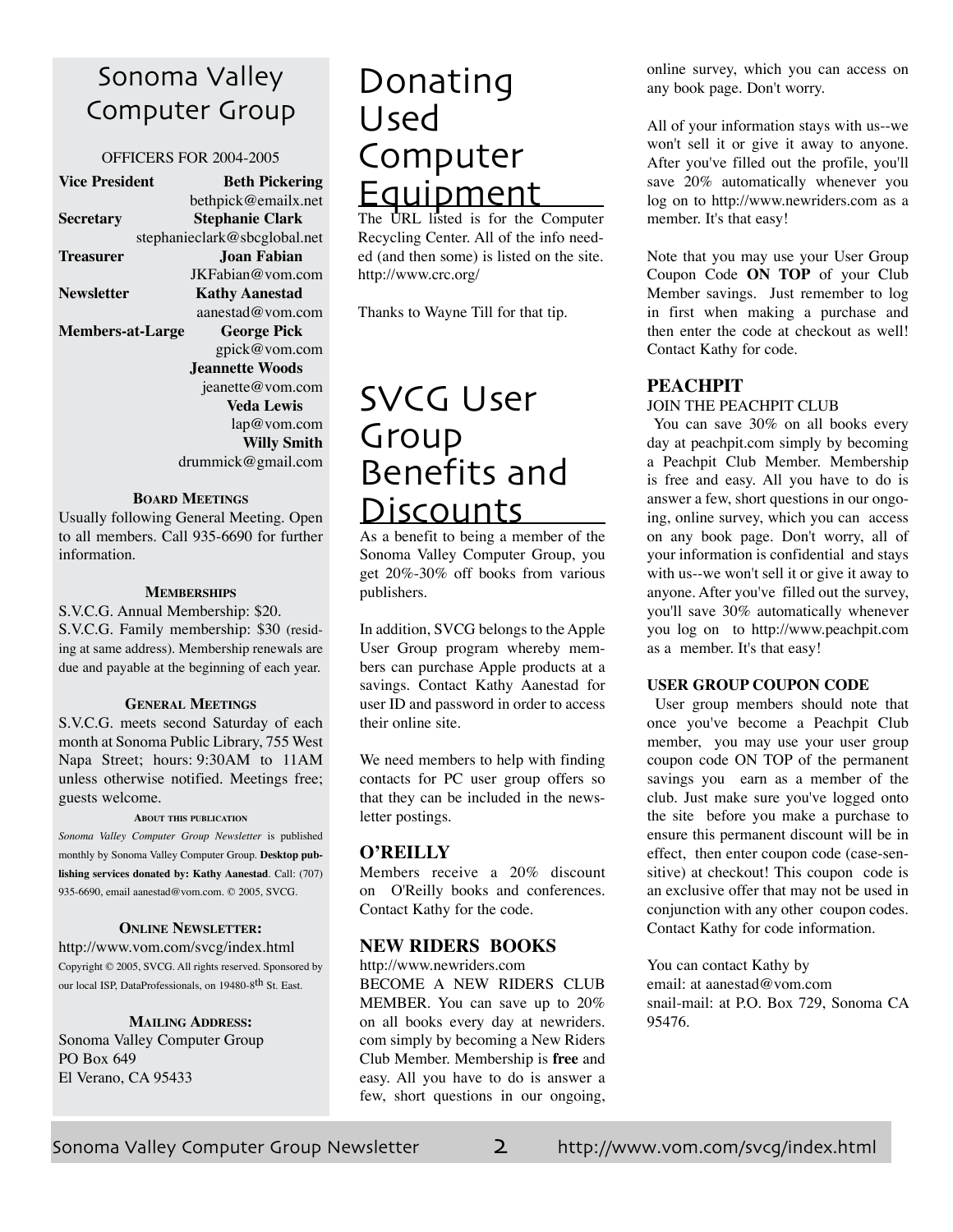# <span id="page-2-0"></span>WHAT'S NEWS

## **UN MEETING TO ADDRESS CONTROL OF INTERNET**

The United Nations (UN) is hosting an international conference this week in Tunisia to address concerns about U.S. control of

the Internet. The Internet Corporation for Assigned Names and Numbers (ICANN) was set up in 1998 to oversee the Domain Name System, which reconciles Web addresses and directs Internet traffic to proper destinations. Despite an understanding that ICANN would become independent of any national ties, the Bush administration this year rejected such a move, and the organization still operates under the authority of the U.S. Department of Commerce. This situation has left many



**SNOCAP ADDS WARNER MUSIC TO QUIVER** Online music service Snocap has reached an agreement with Warner Music Group, giving Snocap deals with all four major record labels as well as a number of smaller, independent labels. The company already had struck deals with Sony BMG, Universal Music, and EMI Group. Snocap was founded by Shawn Fanning, creator of

the original Napster. The company uses "fingerprinting" technology to label electronic music, which gives consumers online access to music while giving record labels the ability to control how files are used. Copyright owners can register songs with Snocap and then use the company's management system to set properties for how each track can be used. According to the company, consumers who use Snocap can be assured of having only legal downloads of music, without the risk of litigation for illegal file trading and without the risk of downloading viruses or other malware that is sometimes included in music on P2P services.

that for a rental program to be successful, it would have to aug-

ment physical book sales, not limit them.

Wall Street Journal, 14 November 2005 (sub. req'd) http://online.wsj.com/article/SB113192806168096032.html

CNET, 13 November 2005 http://news.com.com/2100-1027\_3-5949869.html

## **I2HUB SHUTS DOWN**

I2Hub, the P2P service that ran on Internet2's very high-speed network, has ceased operation amid growing concerns over the liability of such services for copyright infringements by their users. I2Hub was launched in early 2004 on the academic and research network that connects more than 200 locations. Although the service made forays into legal activities, it was largely used by students at connected campuses to trade music and movies at speeds substantially higher than possible with commercial Internet services. A number of i2Hub users had been targeted by the entertainment industry for copyright infringement, however, and the service itself was cited by the Recording Industry Association of America in September as a

# SVCG <sup>2</sup>Plugged into Technology 1<sup>®</sup>

other countries complaining that the United States holds the power over a global resource, and nine different proposals for putting ICANN under the guidance of an international body will be addressed at the meeting in Tunisia, which will host as many as 15,000 delegates. Some individuals who were part of the work that led to the Internet have said that concerns over ICANN are misguided. Leonard Kleinrock, computer scientist at UCLA, said, "Everyone seems to think that the D.N.S. system is a big deal, but it's not the heartbeat of the Internet." Robert Kahn, one of the developers behind TCP/IP, said of ICANN, "There is nothing in there to control, and there are huge issues that the governments of the world really do need to work on." New York Times, 14 November 2005 (registration req'd) http://www.nytimes.com/2005/11/14/business/14register.html

#### **GOOGLE FLOATS IDEA OF RENTING BOOKS**

Google has reportedly proposed a plan to rent books online. An unnamed publisher said that Google suggested the idea of letting consumers pay a fee, equal to 10 percent of the price of a printed copy of the book, to have online access to the text for one week. Rented books would not be downloadable or printable, according to the publisher, which said that although the fee Google suggested is too low, the notion of renting texts might represent a viable new model for content distribution. A spokesperson from Google said that although "Google Print is exploring new access models to help authors and publishers sell more books online," the company at this time has nothing to announce. Other publishers said they were curious about a rental program for books and are interested in hearing more details, as long as the program ensures that copyright holders are compensated. David Steinberger, chief executive of Perseus Books, also noted

Sonoma Valley Computer Group Newsletter 3 http://www.vom.com/svcg/index.html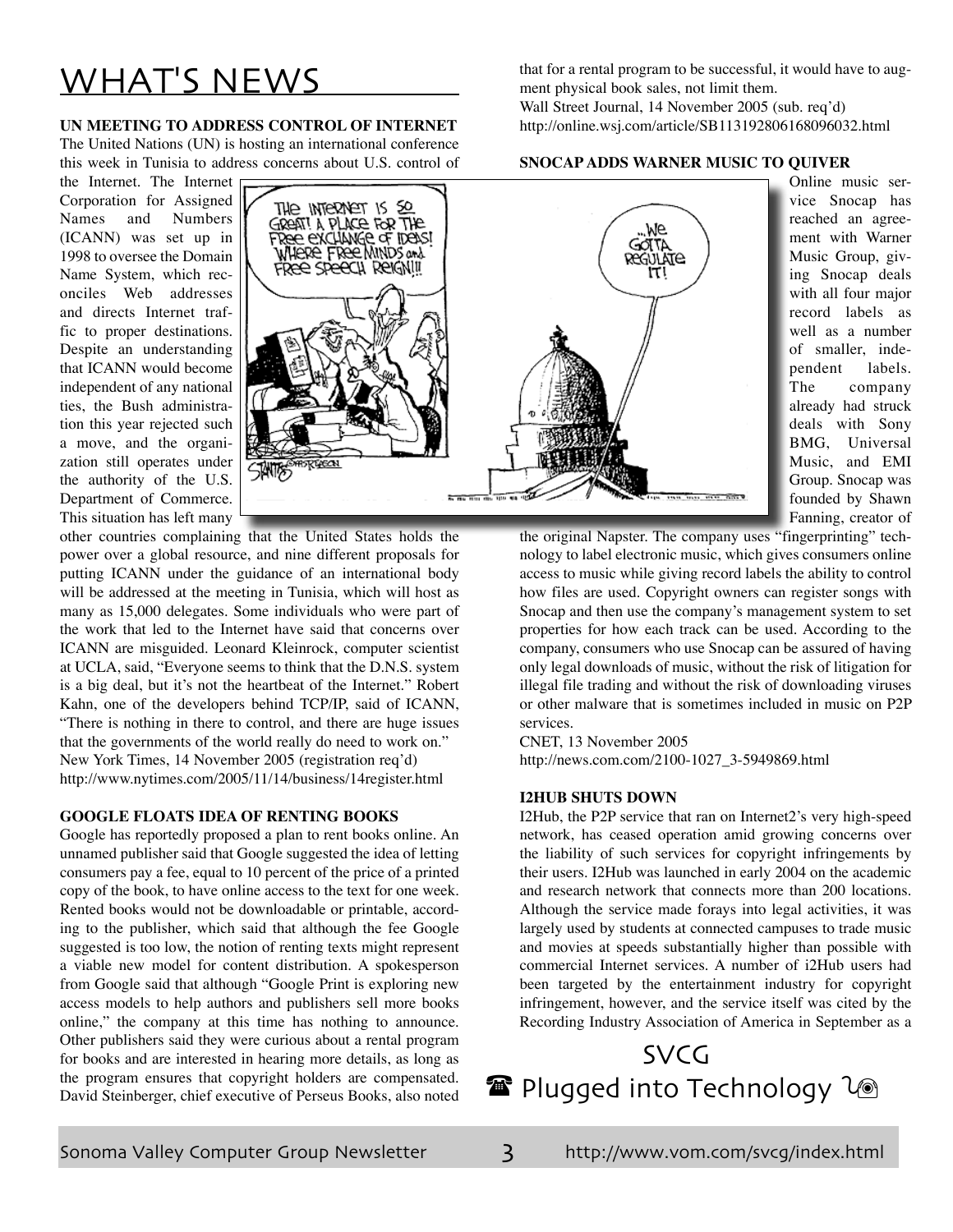<span id="page-3-0"></span>possible target of legal action. The closure of i2Hub follows that of Grokster last week and an announcement by eDonkey, the most and Hong Kong, brings the IFPI's total to more than 3,800. In the United States, nearly 16,000 individuals have been sued for

popular P2P service, that it would change its b u s i n e s s model to a paid download service. CNET, 14 N o v e m b e r 2005 h t t p :  $/ /$ n e w s . c o m . com/2100-  $1027 - 3$  -5 9 5 2 0 6 0 . html

**IFPI RATCHETS UP LAWSUITS** T h e International



illegal file  $\ln$  trading, resulting in more than 3,500 settlements so far. The sharp upswing in the number of lawsuits from the IFPI comes after strong victories for copyright holders in the United States, Australia, and South K o r e a a g a i n s t operators

Federation of the Phonographic Industry (IFPI) has filed lawsuits against 2,100 individuals in a number of countries for allegedly sharing copyrighted material over the Internet. The new round of lawsuits, which targets users in the United Kingdom, France, Germany, Italy, Switzerland, Sweden, Argentina, Singapore,

of P2P services, which in those countries can be held liable for copyright infringement by their users. IFPI Chief John Kennedy said the new suits represent "a significant escalation of our enforcement actions" and noted that through such lawsuits, thousands of individuals "have learnt to their cost the legal and

|                                                                                                                                                             | Sonoma Valley Computer Group Membership Application/Renewal Form                                                                                                       |  |  |  |  |
|-------------------------------------------------------------------------------------------------------------------------------------------------------------|------------------------------------------------------------------------------------------------------------------------------------------------------------------------|--|--|--|--|
| <b>New Applicant</b>                                                                                                                                        | <b>Renewal</b> (expiration date on label)                                                                                                                              |  |  |  |  |
| Use information below                                                                                                                                       | Use the name and address label on Page 12                                                                                                                              |  |  |  |  |
|                                                                                                                                                             | PC<br>Platform:<br>WinNT<br>Mac<br>OS 8x<br>Win3<br>Operating System:<br>Unix<br>OS 9x<br>Win95<br>Linux<br>OS X<br>Win98<br>WinME<br>Computer Make/Model: ___________ |  |  |  |  |
| Send $\sqrt{\$20 \text{ (individual)}\}\$ \\$30 (family) check to:                                                                                          | How did you hear about SVCG?                                                                                                                                           |  |  |  |  |
| Sonoma Valley Computer Group<br><b>POB 649</b><br>El Verano, CA 95433<br>I give permission to use this info in the club roster which<br>is for members only | class club member newspaper newsletter<br>User Level:<br>Novice<br>Intermediate<br>Advanced<br>Expert                                                                  |  |  |  |  |
| Sonoma Valley Computer Group Newsletter                                                                                                                     | http://www.vom.com/svcg/index.html<br>4                                                                                                                                |  |  |  |  |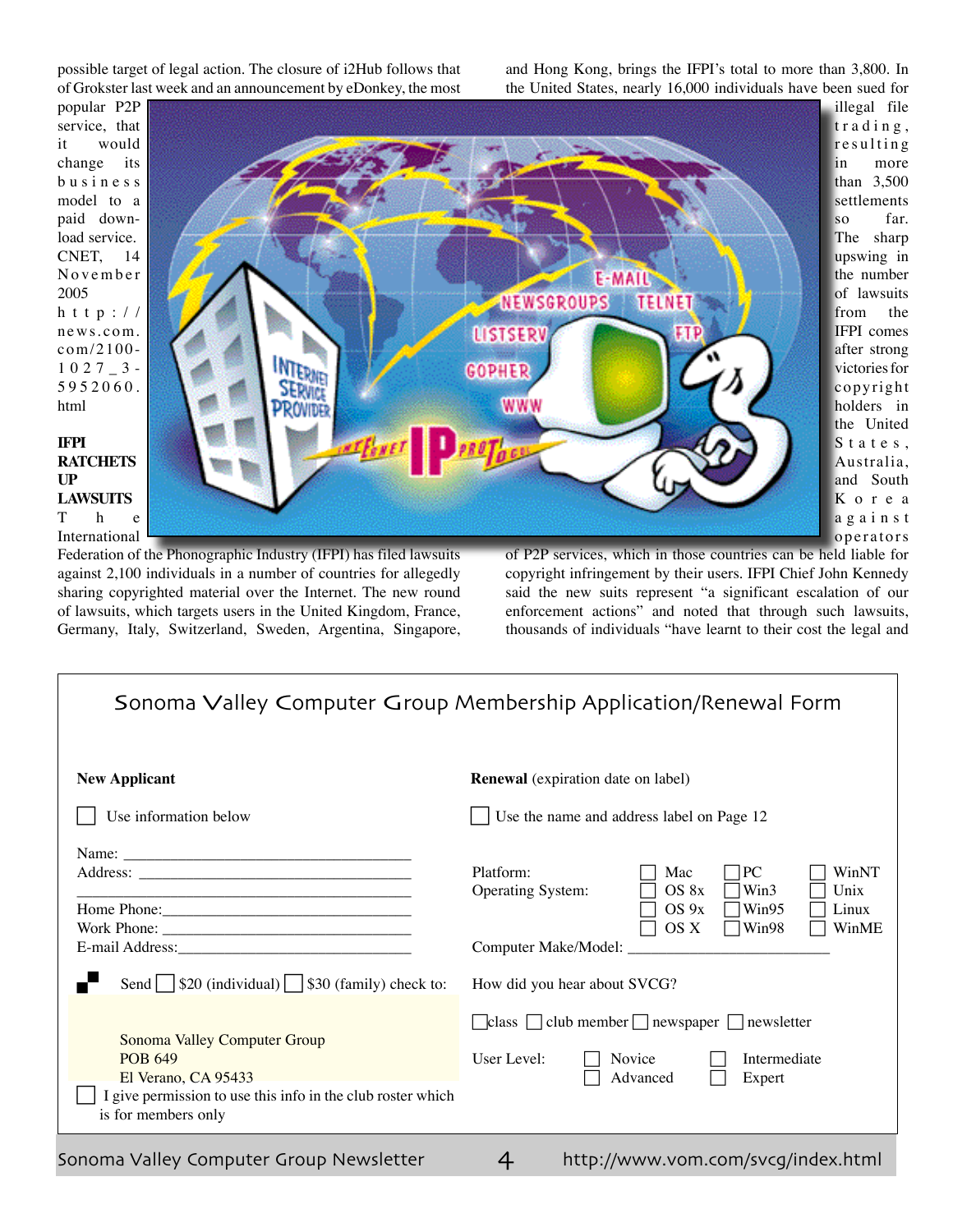financial risks involved in file-sharing copyrighted music." BBC, 15 November 2005 http://news.bbc.co.uk/2/hi/entertainment/4438324.stm

#### **U.S. TO KEEP CONTROL OF ICANN**

Delegates at an international meeting in Tunisia have agreed to allow oversight of the Internet's Domain Name System (DNS) to remain with the United States. Leading up to the World Summit on the Information Society, a number of nations had put forth proposals that would have required the United States to cede DNS control to an international body. Instead, agreement was reached

to leave DNS management with the Internet Corporation for Assigned Names and Numbers (ICANN) and create an international forum to address concerns, though the forum will not have binding authority. The Internet Governance Forum is to begin meeting next year and will address issues both within the purview of ICANN, such as the addition of domains in languages other than English, and outside ICANN's authority, such as spam and cybercrime.

San Jose Mercury News, 16 November 2005

http://www.siliconvalley.com/mld/siliconvalley/13180104.htm

## **MIT DEBUTS \$100 LAPTOP**

At the World Summit on the Information

Society in Tunisia, Nicholas Negroponte, director of MIT's Media Lab, will show an early version of a \$100 laptop that he announced in January. Negroponte has said that such a device would bring the fruits of technology to millions of schoolchildren in developing nations, spanning the digital divide and spurring economic development. According to those involved with the project, a number of countries have expressed interest, including Brazil, China, Egypt, Nigeria, Thailand, and South Africa, though development remains before orders can be placed. In addition, the governor of Massachusetts has called on his state to provide the new laptops to every middle and high school student. Critics of the program argue that people in developing nations often need more basic supplies, such as food and clean water, and some also note that the educational value of laptops for every student has not been proven. The devices use the Linux operating system and flash memory; they do not include cameras or DVD-ROM drives, as originally planned. They run on C batteries that can be recharged using a hand crank attached to the device.

Chronicle of Higher Education, 16 November 2005 http://chronicle.com/free/2005/11/2005111602t.htm

#### **OSDL OPENS PATENT LIBRARY**

The Open Source Development Labs (OSDL) has unveiled its public patent library (PatentCommons.org), which offers a free searchable database of patents donated to the open source community. The library is a catalogue of patents whose owners have agreed not to exert any control over the technologies as long as they are used to improve the open source community. The OSDL does not hold any of the patents but simply offers the site as a clearinghouse for information about patents, where they came from, what they do, and under what conditions they can be used. Officials from the OSDL said they expect more patents to be added to the database soon but that they wanted to launch the service now, ahead of patent pledges they expect later. The site should free open source developers from much of the uncertainty they have when using patented technologies in their development efforts.

> Internet News, 15 November 2005 http://www.internetnews.com/dev-news/ article.php/3564201

#### **PROGRAM WILL SHED LIGHT ON DOWNLOADS**

A new initiative is designed to give computer users the information they need to avoid downloading software that includes ad programs or other pieces of code that they do not want. The Trusted Download Program, created by America Online, Yahoo, CNET Networks, Verizon, and Computer Associates, will offer a certification program for companies that offer downloads. Rather than determining what should or should not be allowed in a download, however, the certifications simply require vendors to disclose exactly what the products do and what

other components, such as adware or spyware, are included. Users are then given the opportunity before downloading any software to see that information. Before the software can be downloaded, users must explicitly agree to the indicated components of the download. Consent is then required again before the software can be installed. Clear instructions for uninstalling the software must also be provided.

CNET, 15 November 2005

http://news.com.com/2100-1029\_3-5954668.html

## **MICROSOFT TO OFFER HIGH-END COMPUTING SOFTWARE**

Microsoft has announced plans to begin offering tools that will pool the resources of desktop computers running Microsoft software into high-performance computing systems. The market for high-performance computing has been dominated by Linux and UNIX systems, and market analysts at International Data Corporation noted that demand for such systems has grown faster than the rest of the server market in recent years. A Microsoft official said their target is not the "highest-end systems but...divisional and departmental computing systems." Microsoft will also provide support for 10 supercomputing installations around the world, including facilities at Cornell University, the University of Utah, University of Stuttgart, and Shanghai Jiao Tong University. To be successful, Microsoft will have to compete with existing tools for moderately sized

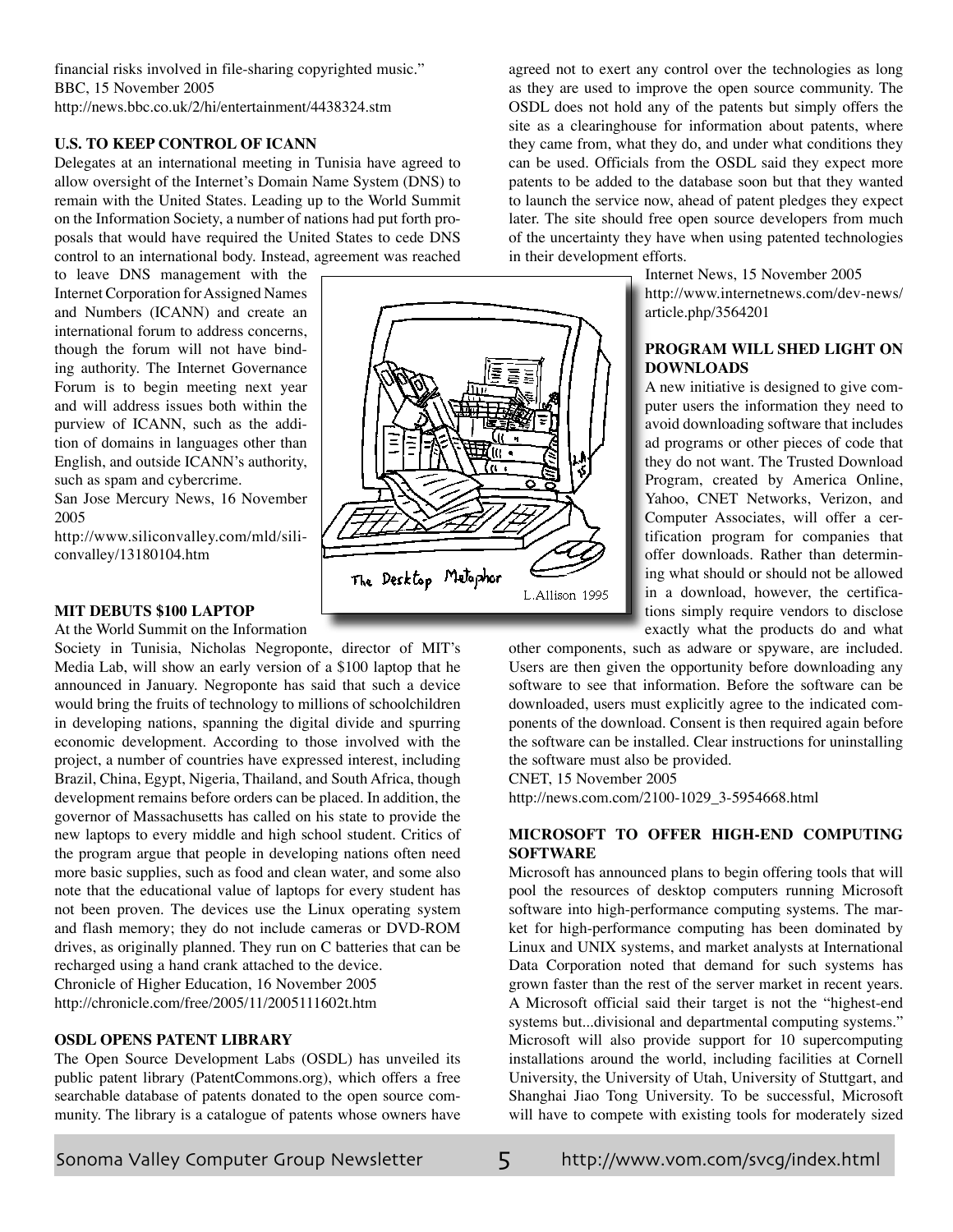high-performance environments, such as a program called Linux Rocks. Linux Rocks is already in use at more than 500 academic and technical sites and is available for free. New York Times, 15 November 2005 (registration req'd)

http://www.nytimes.com/2005/11/15/technology/15super.html

## **ONLINE EDUCATION EXPANDS IN AFRICA**

The William and Flora Hewlett Foundation has announced a grant to fund online education efforts in Africa. The \$900,000 grant will support the Teacher Education in Sub-Saharan Africa consortium, which is working to develop an online portal that will offer a broad array of educational materials from institutions such as MIT, the Johns Hopkins School of Public Health, and Chinese Open Resources for Education. According to Kuzvinetsa Peter Dzvimbo, rector of the African Virtual University, which is part of the consortium, Africa is in great need of math and science teachers, and the new portal will be used in "teach the teacher" programs to educate new instructors in sub-Saharan Africa. The online resources will not be limited to teachers, however. Beginning in Tanzania and South Africa and spreading to other African countries, the portal will be openly available to anyone with Internet access. Dzvimbo said he hopes that eventually teachers in Africa will join the online efforts alongside the professors and students in the United States who will be initially involved.

Inside Higher Ed, 17 November 2005

http://www.insidehighered.com/news/2005/11/17/africa

## **REACTION TO EXPECTED EXTENSION OF PATRIOT ACT PROVISIONS**

Groups opposed to two provisions of the USA PATRIOT Act up for review expressed disappointment at a tentative plan to extend both. The proposed extension was written by a conference committee charged with reconciling House and Senate versions of



a bill covering the parts of the act that will otherwise expire at the end of the year. Under the plan, the provision that allows the government to issue so-called national security letters without a judge's approval would be made permanent and would allow for criminal prosecutions of individuals who reveal that they have received such a letter. The plan does not make changes to the second section of the act at issue, the library provision, that were included in the Senate bill. Those changes included requiring the government to demonstrate a connection between terrorists and individuals whose records were sought. The Senate bill also called for another review of the library provision in four years; under the proposal, it would not be reviewed for seven years. The plan does include limited concessions. Those who receive national security letters would be allowed to discuss them with their attorneys, and the government would be required to disclose certain details about how the national security letters are used. Chronicle of Higher Education, 18 November 2005 (sub. req'd) http://chronicle.com/daily/2005/11/2005111801t.htm

#### **HACKER HITS IU**

Officials at Indiana University reported that a routine scan of computer systems turned up malicious software on the computer of a faculty member at the Kelley School of Business. According to James Anderson, the school?s director of information tech-



their credit reports for suspicious activity. Daniel Smith, dean of the Kelley School, said all of the institution's computers are being audited to ensure they are free of malicious software and have current antivirus and system patches installed.

Associated Press, 18 November 2005

http://www.fortwayne.com/mld/fortwayne/news/ local/13202338.htm

#### **FEDS WIN GUILTY PLEAS IN ID THEFT RACKET**

Six individuals caught in a Secret Service sting called Operation Firewall pleaded guilty to conspiracy to commit credit and bank card fraud and ID document fraud. Two other individuals involved in the scam previously pleaded guilty to the same charge. All were among 19 who were indicted last year, charged with running a private-access Web site where people from around the globe bought and sold sensitive information, such as Social Security numbers, credit card numbers, and fake IDs. The ID theft ring is thought to have trafficked in more than 1.5 million credit card numbers, close to 18 million e-mail accounts, and other information that was used to buy and sell merchandise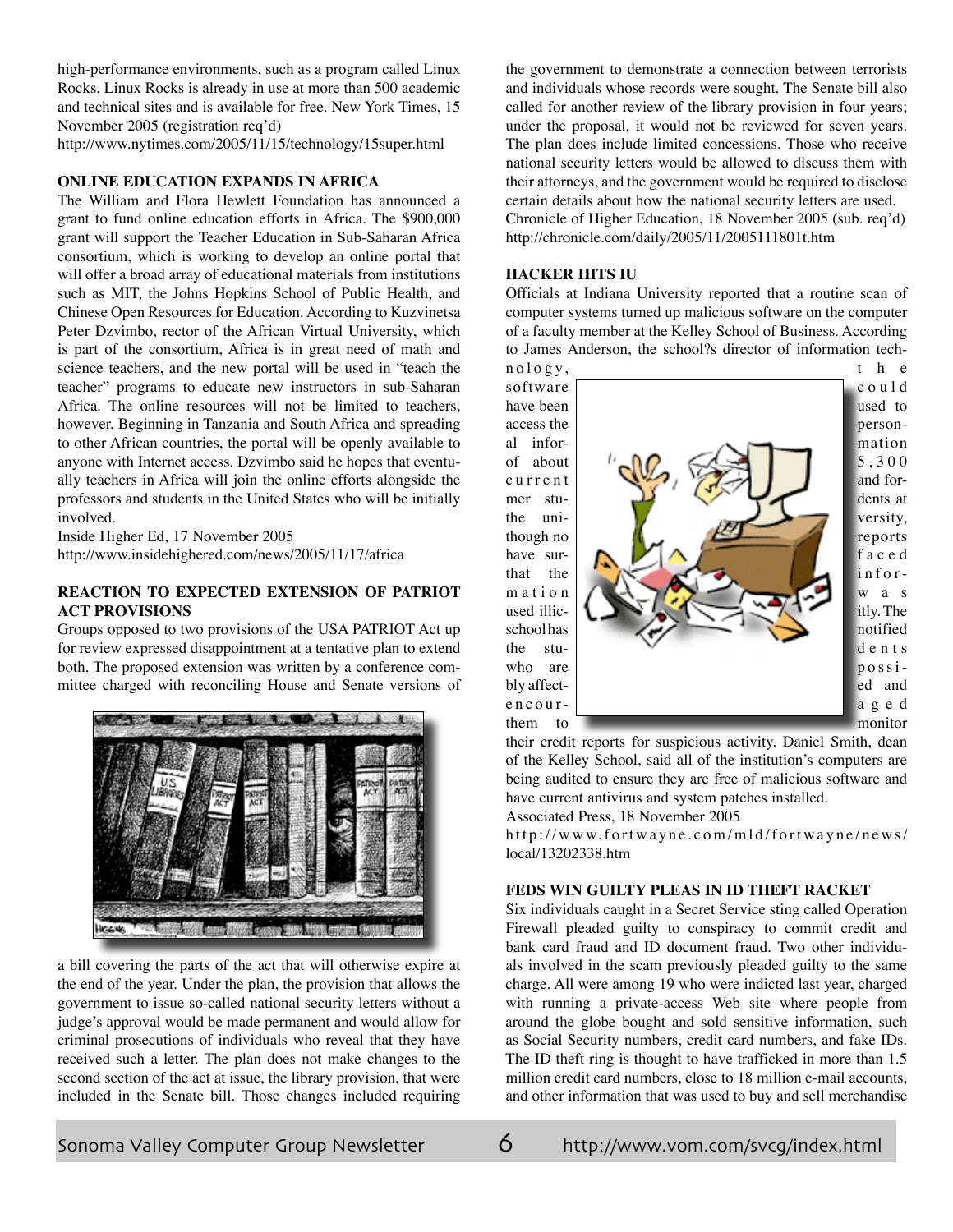online. One who pleaded guilty, Wesley Lanning, specialized in making and selling fake IDs. His attorney, Marc Leibman, said that although Lanning sold most of the IDs to teens to use to buy beer, "obviously everyone is concerned that some...militant is going to get one of Wesley Lanning's fake IDs and use it to transport a bomb."

Wired News, 17 November 2005

http://www.wired.com/news/infostructure/0,1377,69616,00.html

#### **LIBRARIES FOLLOWING RETAILERS' LEAD**

Libraries increasingly find themselves in a quandary between growing expectations among patronsfor personalized services and libraries' traditional stance as a strong advocate for personal privacy. Commercial enterprises such as Amazon and Netflix typically make suggestions to customers based on previous purchases and can notify users when certain products are available. The library at North Carolina State University is implementing a program that offers students similar services based on past usage. To offer

detailed



officials under the USA PATRIOT Act to subpoena those records. Officials from the university report that students are comfortable trading some measure of privacy for the convenience of personalized services. Another program at the University of Notre Dame offers similar suggestions to users, which, according to its developer, should simplify research for many students. Michael Golrick, the city librarian in Bridgeport, Conn., said that the large numbers of immigrants in his community would not be so willing to trade privacy for convenience. Many of them, he said, "came to this country to avoid the kinds of surveillance and persecution we're seeing tinges of today."

New York Times, 20 November 2005 (registration req'd)

http://www.nytimes.com/2005/11/20/weekinreview/20cowan. html

#### **UNIVERSITY COMBINES EXERCISE AND TECHNOLOGY**

The recreation center at Minnesota State University now includes computers that can be used while people are exercising. Although many fitness centers include individual TVs for treadmills and other pieces of equipment, officials at Minnesota State wanted to offer something more. They set up 40 adjustable stands, each of which has a computer, monitor, mouse, and keyboard. Students using the rec center can surf the Web, check e-mail, or perform other computer tasks while they exercise. One professor at the university said he will incorporate the new facilities into one of his fitness courses, where students will exercise while taking

quizzes and doing other activities on the computers. Officials at other schools said they would consider adding similar facilities to their rec centers, noting that more and more students grew up multitasking and expecting to have access to a computer all the time. Some disagree with the approach. Stephanie Maks, who worked as a personal trainer for 20 years, said often the biggest hurdle to an effective exercise program is letting go of technology. "Don't bring the office with you to the gym," she said. Wired News, 20 November 2005

http://www.wired.com/news/technology/0,1282,69633,00.html

#### **CITIES AND TOWNS ADDING WIRELESS NETWORKS**

Cities and towns across the United States are launching, or announcing plans to launch, wireless broadband networks. Wireless technologies are evolving to allow increasingly secure, robust networks in city-wide installations. Large cities, such as Philadelphia and San Francisco, and smaller towns, such as Lebanon, Oregon, are establishing wireless municipal networks for reasons ranging from economic development to improved services for residents. In Tucson, Arizona, a wireless network will allow communication between ambulances and one of the city's hospitals, improving patient care. That network is expected to be online in mid-2006, and the service could be extended to other medical facilities in the city. Other municipalities see wireless Internet access as a valuable step in narrowing the digital divide and bringing the benefits of technology to lower-income residents. In Mountain View, California, Google, which is headquartered there, will develop a wireless broadband network at no cost to the city. Federal Computer Week, 21 November 2005 http://www.fcw.com/article91475-11-18-05-Web

#### **BRITISH ORGANIZATION URGES DATA SHARING**

In the United Kingdom, a report from the Council for Science and Technology calls on the government to share information among its various agencies while keeping a close eye on privacy concerns. Due to the sheer amount of data that the government collects and stores, pooling that data can facilitate improved public services, as happens already with health-related data. Mark Walport, head of medical charity at the Wellcome Trust and author of the report, said such data sharing in medical research has uncovered links between health problems and social factors and can allow researchers to closely track the effectiveness of various treatments over time. Walport suggested that similar benefits could be derived from governmental sharing of other types of data, which is currently not being used effectively. Walport said he believes that with adequate creative thinking, the government could see significant benefits from sharing data while ensuring protection for personal privacy.

BBC, 20 November 2005

http://news.bbc.co.uk/2/hi/technology/4455306.stm

#### **ICANN TO CONSIDER SINGLE-LETTER WEB ADDRESSES**

The Internet Corporation for Assigned Names and Numbers (ICANN) has agreed to consider single-letter addresses such as a.com in response to company requests. (Six companies with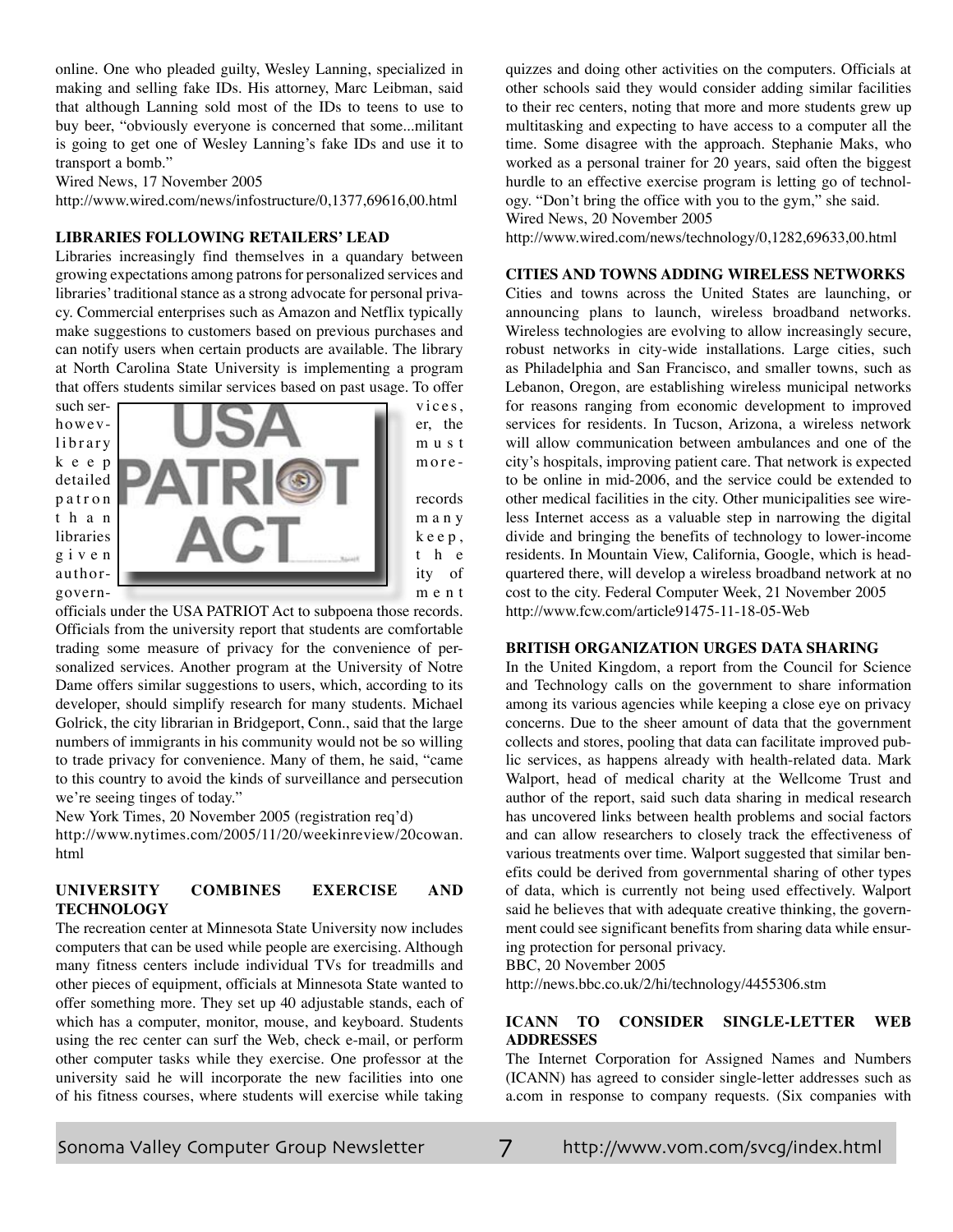single-letter names were allowed to keep their names when the existing system was established.) In deciding whether to accept single-letter names, ICANN will also have to determine how to sell the names and whether companies will have to seek individual entries across all suffixes. Domain name brokers and others expect intense demand for the names because of their rarity. There are no plans to consider two-letter names because of possible confusion with two-letter country code suffixes. Yahoo, 28 November 2005

http://news.yahoo.com/s/ap/20051128/ap\_on\_hi\_te/single\_letter domains

## **DUTCH COMPANY DUMPS COMMON TOP-LEVEL DOMAIN NAMES**

Amsterdam-based UnifiedRoot S&M BV has created an Internet addressing system that eliminates top-level domains such as .com and .edu, allowing organizations and individuals to register Internet addresses ending with the name of their businesses or other words. The new system can combine top-level domains with second-level domains for what the company calls more intuitive addresses for different categories of products and services, such as vegetables.supermarket. UnifiedRoot has established 13 master root servers worldwide to run its domain name system. To avoid conflicts, the company said, it will not register top-level domain names already registered by the Internet Corporation for Assigned Names and Numbers (ICANN). Existing Internet service providers will have to update their server directories to accommodate the new system names.

ComputerWorld, 28 November 2005

http://www.computerworld.com/news/2005/ story/0,11280,106559,00.html

# **U.S. SUPREME COURT TO HEAR E-BAY PATENT CASE**

The U.S. Supreme Court will hear a patent-infringement lawsuit



and a patent holding company that eBay lost in 2003. MercExchange holds a patent over sales and purchasing methods used in online auctions. The appeal deals with whether the U.S. District Court that handled the case should have

issued a permanent injunction against eBay. The Federal U.S. Circuit Court of Appeals, which handles patent lawsuits on appeal, ruled that the federal trial judge should have issued a permanent injunction against eBay, which said they believe the legal reasoning used will force district courts to issue more injunctions in patent lawsuits. Meanwhile, Congress is considering legislation that would change how patent injunctions are issued

by federal courts. The U.S. Patent and Trademark Office is also exploring the issue.

Wall Street Journal, 28 November 2005 (sub. req'd) http://online.wsj.com/article/SB113319064690608067.html

## **DUTCH SUPREME COURT ORDERS LYCOS CLIENT REVEALED**

The Dutch Supreme Court has ordered Lycos to reveal the name of a client who anonymously posted slanderous allegations against an Internet postage stamp dealer on a member site. The dealer took Lycos to court in 2003 to determine the client's identity in order to pursue financial damages. The court found the claim of damages sufficient to order Lycos to release the client's name and address, even though a criminal offense had not been committed. The court rejected the company's argument that client details should be released only to the police in cases where a crime is suspected. Copyright groups believe the ruling will facilitate prosecution of those who illegally exchange music and movies online, a view supported when the Brain Institute, which represents entertainment companies in the Netherlands, issued a statement that the ruling will enable it to pursue damages against illegal file swappers.

InformationWeek, 25 November 2005

http://www.informationweek.com/story/showArticle.jhtml?articl eID=174401810

## **AUSTRALIAN COURT ORDERS KAZAA TO INSTALL KEYWORD FILTER**

The Federal Court of Australia in Sydney has ordered the operators of the Kazaa file-sharing service to install a keyword filter to screen out copyrighted material by December 5. The filter will keep users from trading files containing keywords from a list of 3,000 chosen by record companies. The order follows a September ruling that found Kazaa had been used extensively to infringe copyrights. Sharman Networks, the owner of Kazaa, won an extension until February 2006 to comply fully with the court's injunction to block file trading of copyrighted materials. The filtering system is seen as an interim measure, with Sharman expected to appeal in early 2006. InfoWorld, 28 November 2005

http://www.infoworld.com/article/05/11/28/ HNjudgeorderskazaa\_1.html

## **BBC2 TO BROADCAST VIA BROADBAND**

Controller Roly Keating intends to make BBC2 the first mainstream TV station to broadcast via broadband. A broadband service pilot is scheduled for 2006 to run concurrently with further trials of MyBBCPlayer technology, which enables viewers to download and watch BBC content on demand. The broadband version of BBC2 reportedly will combine streamed media and downloads. Silicon.com, 25 November 2005

 $h$ ttp://networks.silicon.com/broadband/0,39024661,39154583,00.htm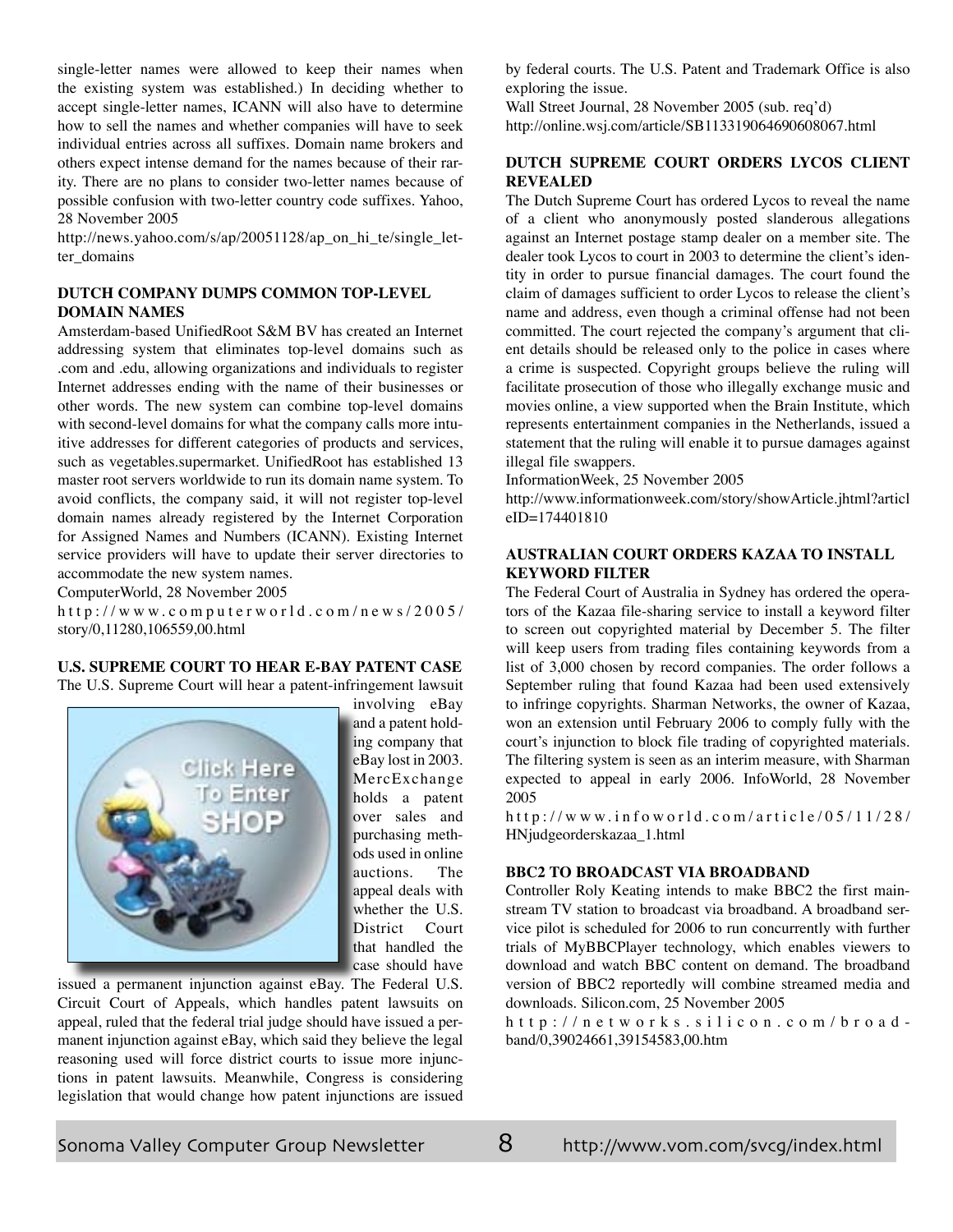## <span id="page-8-0"></span>**THE RISING TIDE OF ONLINE COLLEGE APPLICATIONS**

Motivated by a number of factors, growing numbers of college hopefuls are turning to the Web to submit applications, though concerns about the medium persist. For colleges and universities, online applications generally mean easier processing with fewer mistakes. Many institutions waive application fees--which can run as high as \$75--for students who apply online. As a result,



most institutions are seeing higher percentages of applications filed online, and many students are applying at more institutions. According to the National Association for College Admission Counseling, 57 percent of students applied to college online in 2004, compared to 35 percent one year earlier. The Higher Education Research Institute reported that in 2004, more than 16 percent of students applied to seven or more schools, up from less than 10 percent in 1994. Some schools do not waive fees for online applications, however, among them Yale University and Harvard University. And despite growing confidence in the Internet, some students remain skeptical that their materials have been received. William Fitzsimmons, dean of admissions at Harvard, said, "Students will send it electronically, then they will fax it to you, and then they will send it snail mail." Wall Street Journal, 30 November 2005 (sub. req'd) http://online.wsj.com/article/SB113331711186209812.html

## **NEW ORLEANS ANNOUNCES WI-FI NETWORK**

City officials from New Orleans have announced plans to deploy a wireless network covering the entire city by the end of 2006. The network will provide improved communication for city services, including fire and police departments, and--the city hopes- -will draw residents and businesses back to the city following this year's disastrous hurricane season. When complete, the network will provide free Internet access to anyone in the city. Unlike several other municipal networks under development, the New Orleans network will be installed and operated by the city itself. Still, city officials must grapple with a state law that restricts Internet access speeds on municipal networks. Unless the city is able to change the law or win an exemption, it will only be allowed to offer transfer speeds of 144 Kbps. Representatives of cable and phone companies that offer Internet access have argued that cities should not be allowed to offer services that compete with services from private companies. City officials reject that notion, arguing that commercial Internet access is too expensive and inconvenient for many potential users. Silicon.com, 30 November 2005  $h$  t t p :  $//$  n e t w o r k s . s i l i c o n . c o m  $/$  b r o a d band/0,39024661,39154681,00.htm  $\bullet$ 

# eBay Review

Many thanks to Kay Nagel for November's presentation on "all things eBay"! Folks who had stuff that they no longer needed which was just taking up space and collecting dust in their home or who had been looking unsuccessfully in stores for an item found answers to their questions. We found out that you could dispose of your old stuff and earn a surprising amount of money, or find that item and buy it at a fair price, by using eBay. EBay, which is now celebrating its tenth anniversary, is the world's largest online community of buyers and sellers, with more than 157 million registered users, of whom 75 million are in the United States.

Kay Nagel, a highly experienced eBay user, presented a tutorial on selling and buying on eBay. She gave an overview of how eBay works and showed us how to register as a seller and as a buyer, complete seller forms, and create suitable titles for sale items. She discussed fees and pricing strategies and outlined how to create attention-attracting merchandise descriptions, take photographs that will attract buyers and inspire bids, upload photographs to your seller's listing, and package and ship sold items. Kay discussed bidding strategies, finding the selling prices of similar previously sold items, and payment options, including use of PayPal, eBay's online payment service. By using Kay's tips, techniques, and strategies, selling and buying on eBay can be fun, fast, and profitable.

Kay, who resides in Napa, has been buying and selling items on eBay for many years. She has been especially active as a seller during the past year. Even as a casual seller, she has often grossed more than two thousand dollars per month auctioning items on eBay. Members have her rave reviews and would like to invite her back to talk with us again some time.  $\bullet$ 

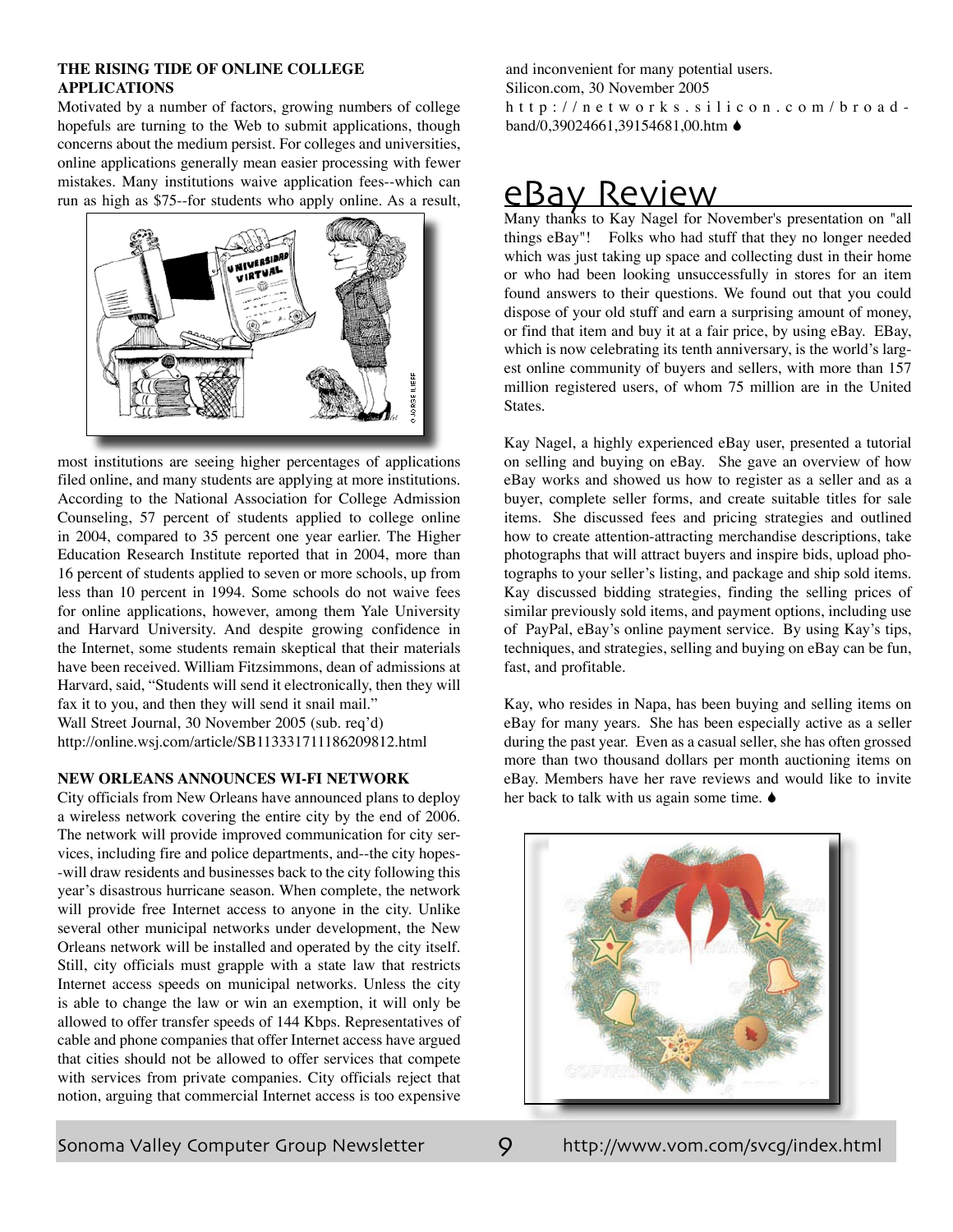# <span id="page-9-0"></span>InDesign Review

For years, I've been using QuarkXpress 3 and then 4 to work on the club's newsletters. The past couple years since upgrading my operating system (from OS 9 to OS X and then had to boot in Classic), I've had some problems working with and printing in Quark. So my solution was to save each page (of a twelve page newsletter) as an EPS file and import each file into Adobe Acrobat to create a PDf file. From there, I could print the newsletter. Whew!

Well enough is enough. I finally gave myself permission to experiment with Adobe InDesign 2 and what a joy. I've been having so much fun with it and haven't even cracked open a manual. You know me and manuals. Let's not go there.

The very first thing I tried in InDesign was to import an old Quark file, one of our old newsletter files. Not only did InDesign import the file, it also imported all the graphics files as well with all the links and page numbering. Oh what a thrill!

When I created a new file, it took me not very long to figure out how to use the Selection and Direct Selection Tools and how to Place graphics... just like in the old PageMaker days... remember how you had to 'please Place' your graphics. And it didn't take long to figure out how to link text boxes either.

| <b>SR 57 39</b>                   | Desirout.com @ 1119                                                                                                                   | N <sub>ame</sub>                                  |
|-----------------------------------|---------------------------------------------------------------------------------------------------------------------------------------|---------------------------------------------------|
| matter. 7<br>VTV                  | 5 per celestrative in contrative and the contract of the contract of the contract of the                                              | A distance                                        |
| $-0.1$                            |                                                                                                                                       | m<br>×                                            |
| April one that the kid can-<br>и  | hip incorporation and constitution in plant ball in                                                                                   | <b>COLOR</b><br><b>E</b>                          |
| <b>KURSINARIN</b>                 | <b>NORTHWEST AREA FROM THE TWO AND</b>                                                                                                | ×                                                 |
| sados di<br>Pt Ru                 | A new indicates in inclusive at a statements bear the follow                                                                          | ×                                                 |
| <b>HANNA</b><br>(3) W             | botte feet over to president subsets subset that curioded<br>all projected on orders players of cold. But this dis its start than The | ×                                                 |
| <b>Industries</b> of              | Texand Christmas, Resonal, Library 91 (Classica Christ, Talbert)                                                                      | ٠                                                 |
| <b>NAMES OF GROOM</b><br>$^{16}$  | FIRT Weeds, Writer, and Corporate Automatics, 4:3 (Max                                                                                | ÷<br>i e                                          |
|                                   | A halfinities singless for company. But only detected.<br>Easter skal detroiting shar award or closed out to alarmed                  | ٠                                                 |
|                                   | in a direction business the interferences model student trac-                                                                         |                                                   |
| 10181-112 BLVC 27                 | line in during specie what he product do not viter what<br>missions, such a wines or govern collections (Tom de)                      | ٠                                                 |
|                                   | the article reportion follow-tradement and rate of                                                                                    |                                                   |
| 小心<br>Louisia Edmonton            | or for internation. Select the actions can be determined<br>sen associations aged in the delivery companies of the                    |                                                   |
| 留文<br>phistat isto<br><b>BEEF</b> | president. Concert is laint inquired apoin include the politician card                                                                |                                                   |
| ● 項<br>$26.7 - 1$<br>÷<br>Ers     | by provided. Clevel maker sings for collections the authority hind.                                                                   | <b>Theater at Lit career</b>                      |
|                                   | <b>Aller De Grandezi</b><br>(SIF) LA Remember (1995)                                                                                  |                                                   |
| $2.4 +$<br>$-1 - 1$               | Man Service Alexander Follo Art W. L. Whatson and                                                                                     | <b>British</b>                                    |
| Artist Most                       | <b>RESOURCE TO WITHE WORLDVD COMPUTIVE</b>                                                                                            | Michael (B)                                       |
| エリエ<br>出り                         | <b>VIETSURE</b>                                                                                                                       | EEHD<br>Northeast                                 |
|                                   | Market the assessed than it loud offered told that the<br>and the steamed of deletes company receive abouting                         |                                                   |
| HE-2 HH<br>$-111$                 | offices in this action on mexico since To acts!                                                                                       |                                                   |
| $-114$<br>8-1-1-1                 | The State profits between a companying law days discussions in 1 pens.                                                                | <b>Basic Education</b>                            |
|                                   | and 1702 crains, and southe analysis of bostomized floor<br>I determined contribute beneated for stark in station last govern formal  | that I do not                                     |
| <b>MARINE</b><br>man.             | has the post of the center as more to three times. A bicompany                                                                        | <b>Castleton of China</b>                         |
| - 7                               | (this ad to a print his term of reasons)<br>const and depressing instanting restors. "Indians of will star                            | War Part John                                     |
|                                   | arrests cannot be 10 supercompanies involvement and for                                                                               |                                                   |
| Christiene mee                    | Predi, Jeldesona Rankinsi di Listua) Lacreagh: Na Lincolnier al<br>TAN. I reserved un'interacto and fibrogical first View Educations  | U dochtengende                                    |
|                                   | to be constrainted. Measured with basis as crosseds with containing                                                                   | George Fran                                       |
|                                   | will be summoned sized bush preferationen niversitations, recall                                                                      | Deletak en                                        |
|                                   | a a present cated Lines Such, Lines Early a newart is not<br>In paint than 2-5 products and subscription about that in the local band |                                                   |
|                                   | boot, hand from Figure 10. Economist Edit chapments buy at                                                                            | m                                                 |
|                                   | MacTerman entirely man PMTM in 1999 Banker Brand Cheronic broad                                                                       | <b>Security</b>                                   |
|                                   | THE BUILDING FORM TODAY FOR APPROX.                                                                                                   | Says Suite Millers All as Audio                   |
|                                   | les William and Pade Zinniets Preselation bet assistanted at<br>prior in front solars adoption officies in Adding. The directions     | <b><i>LEARN FOR</i></b>                           |
|                                   | plan will appear the Therapy Streetbe to Astuliated Afford                                                                            | m                                                 |
|                                   | consistency, which is welders of determining in college works that                                                                    | $\sim$                                            |
|                                   | will allot collected place of concerning insertials were particularly<br>and a tell the bike Thebie Island of Roby Seats, and         | ford least few                                    |
|                                   | I level as Transit Alexandria Pet Lides Fred. As a termed in Alexanders'                                                              |                                                   |
|                                   | Fort Prichake, since of the Almost Threat University Wards<br>in past of the classroom, ridical is in costs were of both and          | <b>COLLANS</b><br><b>Red And Address 11 to 13</b> |
|                                   | prices during, last be now point will be used in fixed; lat                                                                           |                                                   |
|                                   | inaded allowance to village are buyers to reliable of                                                                                 |                                                   |
|                                   | Edmin The subsciousness million in beautiful waters are:<br>For Accords in Second per Lock (Shirt and America of                      |                                                   |
|                                   | Science Valley Sorgiuler Group Hexchitect                                                                                             | FOR OWNER HARLESTOWE & EARL STAT                  |

As you can see from the above illustration, the palettes are very similar to the look and feel of Photoshop or Illustrator or Elements, which most of you have had experience using.

InDesign offers an extensive array of palettes which I think are easier to navigate than Quark.

One very interesting feature of InDesign is how non-installed fonts appear. In the illustration below, see how "THANKS" appears highlighted in pink. That is your que that something is



wrong. Simply select the text and replace it with a font from your font menu.

Linking text boxes didn't take me long to figure out. After creating a text box and filling it with more text than  $\Big|\Big|$  Mary Evelyn's Home it could hold, I then selected the Selection Tool (V) and clicked in the text box. This created a blue outline around the text box with tiny bounding boxes, of which one had a red plus in the lower right area. Clicking that box with the Selection Tool turns the box blue and the cursor from a point to that old familiar PageMaker text



symbol. Then clicking in the text box of choice (the cursor turns into a Pointer and Chain) links the two. It couldn't be more simple than that.

Adding a drop shadow is so easy in InDesign. Simply select the graphic with

the Selection Tool, go to the Menu bar, click on OBJECT>DROP

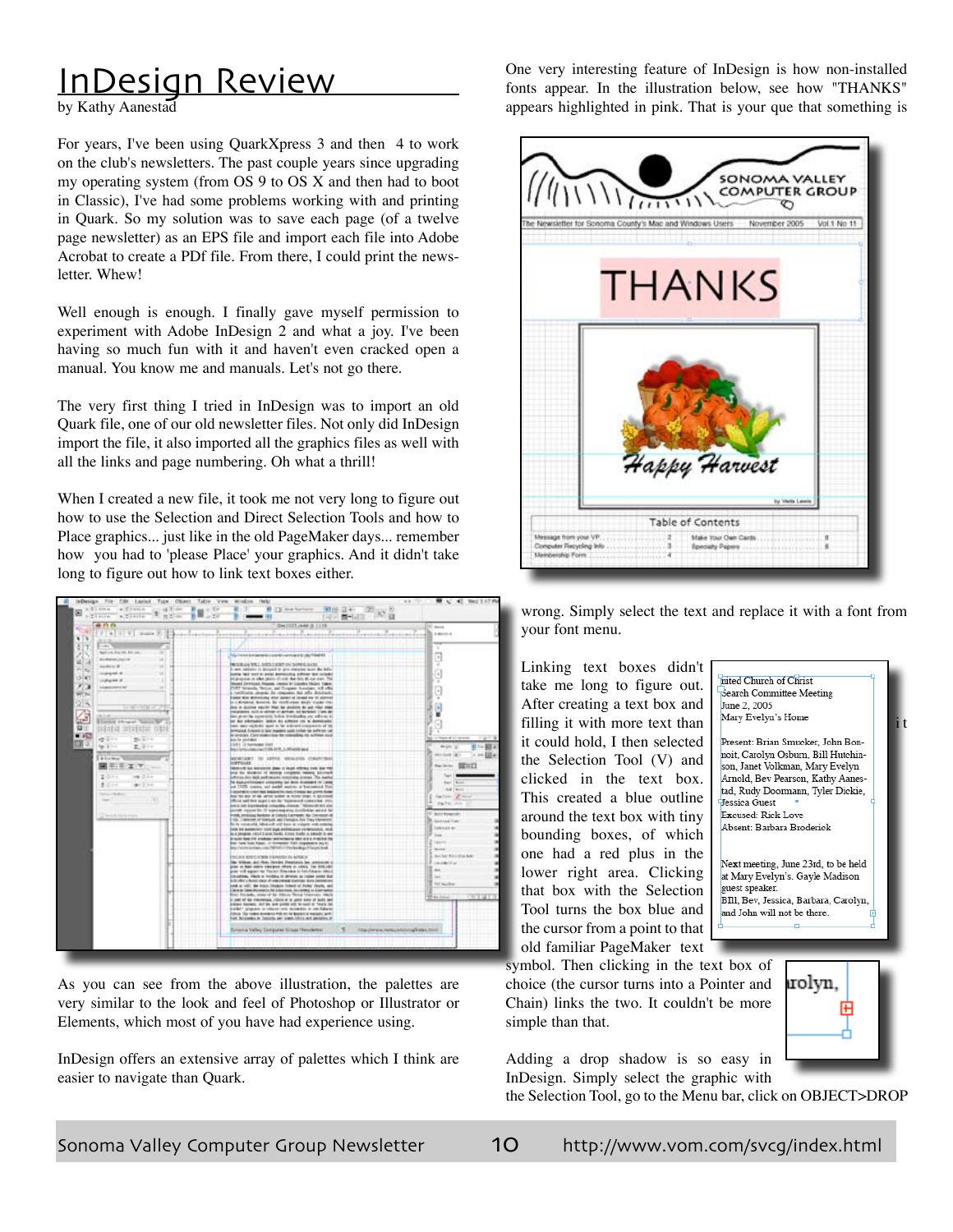SHADOW... there are many options to manipulate color, opacity, mode, blur, etc. of the shadow as illustrated in the picture below.

|             |                                                         | Drop Shadow   |                                               |   |         |
|-------------|---------------------------------------------------------|---------------|-----------------------------------------------|---|---------|
| Drop Shadow |                                                         |               |                                               |   | OK      |
|             | Mode: Multiply                                          | ÷             |                                               |   |         |
| Opacity: 75 | $ 8 $ %                                                 |               | Blur: 0.0694 in                               |   | Cancel  |
|             | X Offset: 0.0972 in                                     | Spread: 0     |                                               | 8 | Preview |
|             | Y Offset: 0.0972 in                                     | Noise: 0      |                                               | 8 |         |
| Color:      | Swatches<br>[Paper]<br>[Black]<br>White<br>Red<br>Green | ÷<br>$\times$ | <b>X</b><br>$\circ$ 1<br>$\circ$ $\mathsf{r}$ |   |         |

I've only begun to investigate the power of InDesign. Thus far I've found it to be fairly intuitive (had experience with PageMaker and QuarkXpress in the past) and easy to use. The Toolbar, as I stated earlier, looks very similar to that in the other Adobe programs. The Control Bar shows all the options for text (font selection, size, style, character and paragraph formatting, Leading, Kerning, Tracking, Vertical Scale, Horizontal Scale, Baseline Shift, Skew, and lots more.

The Links palette lists all the graphics used and which page they are located in. You can sort by name, page, or status. Boxes that allow you to Re-link, Go to Link, Edit Original, or Update Link.

A feature that made me very happy is the ability to import my styles sheets from Quark!! I didn't have to re-create them in InDesign. How cool is that!



The Text Wrap feature is another easy to use tool which allows you to wrap text around a bounding box, around the object shape, jump the object or jump to the next column, with top, bottom, left and right offsets.

# System Requirements: **Windows**

Intel® Pentium® III or 4 processor

- Microsoft® Windows® 2000 with Service Pack 3 or Windows XP
	- 256MB of RAM (320MB recommended) 850MB of available hard-disk space
	- 1,024x768 monitor resolution with 16-bit
- video card (24-bit screen display recommended) CD-ROM drive

 QuickTime 6 required for multimedia features

 For Adobe PostScript® printers: PostScript Level 2 or PostScript 3™

 Internet or phone connection required for product activation

## **Macintosh**

 PowerPC® G3, G4, or G5 processor Mac OS X v.10.2.8 through 10.4.1 256MB of RAM (320MB recommended) 870MB of available hard-disk space

 1,024x768 monitor resolution with 16-bit video card (24-bit screen display recommended)

CD-ROM drive

 QuickTime 6 required for multimedia features (included in Mac OS X)

 For Adobe PostScript printers: PostScript Level 2 or PostScript 3

Pricing for InDesign 2 is \$699.95; upgrade \$169.95; from PageMaker \$349.95.

In summary, I couldn't be happier with this page layout application. The transition from Quark was seamless and I was up and running in no time. From non-profits to small businesses to large corporations, this program will suit all your page layout needs. For those of you who have never used a page layout program, there are always classes through the local Adult Ed or Junior College; many book tutorials and training CDs to help you along the way. You'll be an expert in no time. Kudos to Adobe for making my work as your club's newsletter editor easier and fun! My rating: 'A'.